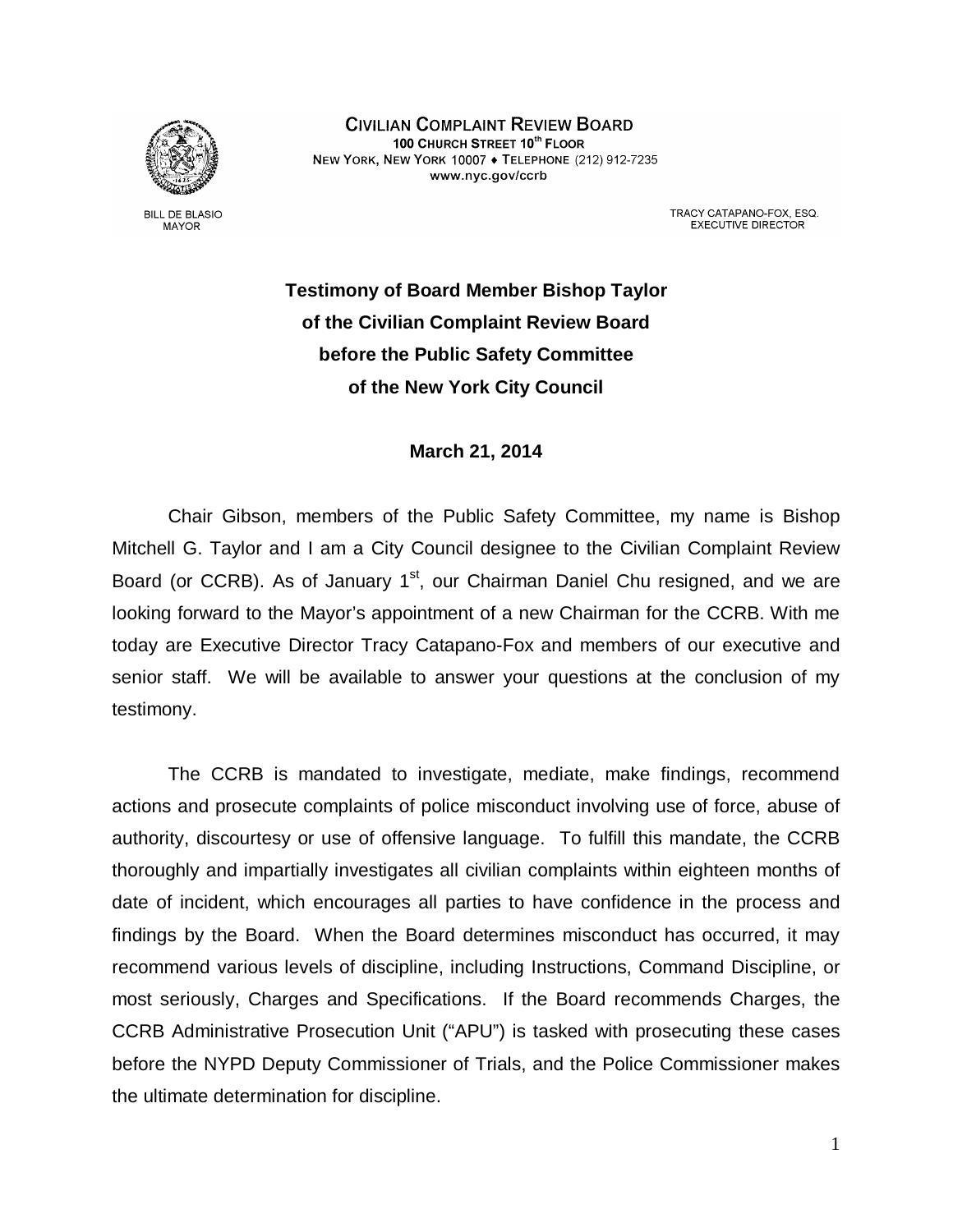The City Council has always been a strong supporter of the CCRB. In past years, when the CCRB endured severe budget cuts, the Council introduced legislation to enhance the CCRB's ability to aggressively perform civilian oversight by increasing the CCRB budget. In 2009, the Council introduced legislation (Intro 1045-2009) to give the CCRB a given percentage of the NYPD budget. In 2010, then Public Advocate de Blasio, current Speaker Melissa Mark-Viverito, members of this committee, Gentile and Williams, and many other members of the Council introduced new legislation (Intro 0095-2010 and Intro 0166-2010) to amend the New York City Charter in relation to the budget of the CCRB. The proposed legislation directed the CCRB to submit itemized financial estimates to the mayor for the mayor's recommendations and to be included in the executive budget without revision. While the Board greatly appreciates the Council's past support, it also looks forward to working with Mayor Bill de Blasio, Speaker Mark-Viverito and the Public Safety and Finance committees in developing a budget that addresses the CCRB's needs and plans for the future.

The CCRB endured recurring budget cuts from the Fiscal Year (FY) 2008 adopted budget to the FY 2012 adopted budget. In FY 2008, the CCRB had an authorized Personal Services ("PS") budget of \$9,804,507. By FY 2012, the CCRB had an authorized PS budget of \$7,977,817. In these years, CCRB's PS funding decreased by approximately 20%, or by \$1,826,730. In total value, the actual cuts amounted to more than \$3.2 million. In terms of authorized headcount, staffing decreased by 51 positions from 192 in FY 2008 to 141 in FY 2012, or 27%.

Although the CCRB did not have additional budgetary reductions in FY 2013 and FY 2014, it did not receive any restoration of funding either. However, as part of an agreement between Mayor Bloomberg and the Council, in FY 2013, the CCRB received funding for the newly established APU. In the adopted budget for FY 2014, the funding for the APU was \$1,594,901 with an authorized headcount of 20 positions. The PS funding for all other agency programs and operations was \$7,987,424, just \$9,607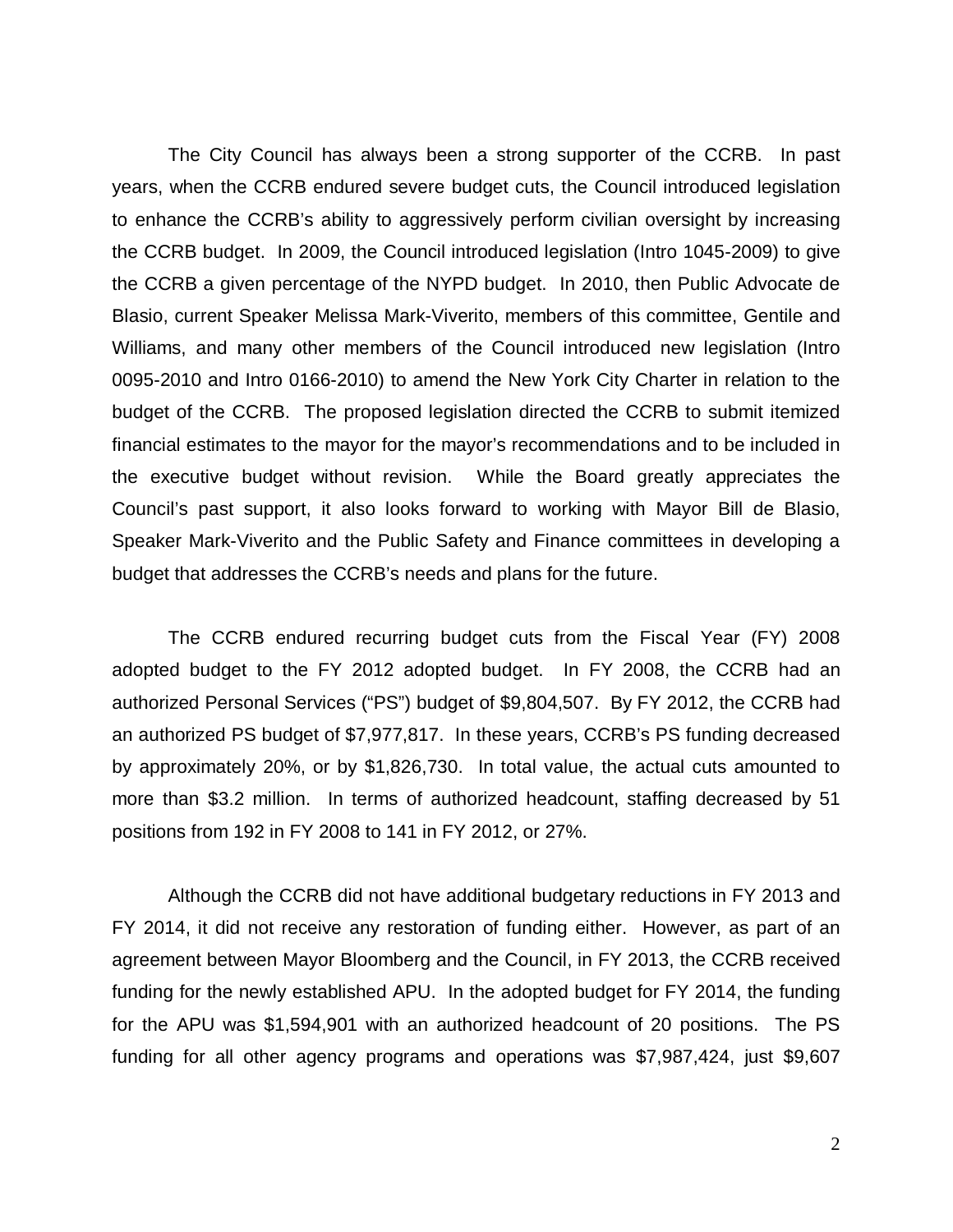higher than in FY 2012. Again, our FY 2014 PS budget for all programs, excluding the new APU, continues to be approximately 20% lower than in FY 2008.

For FY 2015, the CCRB has a current preliminary budget of \$12,241,573, \$9,588,625 for PS and \$2,652,948 for OTPS. The authorized headcount is 164 positions, 117 positions in investigations, 20 positions in the APU and 27 positions in administration, including outreach. Even with the addition of the new APU positions, the CCRB has 28 fewer positions than in FY 2008. More importantly, the Board has 36 fewer members of staff dedicated to investigations and mediation and 12 fewer members of staff dedicated to administration.

The CCRB expects a significant increase in operations and activity in the upcoming fiscal year. Since the beginning of his term, Mayor de Blasio and this Council have demonstrated a strong desire to improve relations between the NYPD and the community, and to ensure that the rights of New Yorkers are not infringed upon. The CCRB is a stakeholder both in the new Inspector General legislation and in the independent judicial monitoring of stop and frisk activity, and we look forward to collaborating with these new oversight entities. The CCRB will continue to prosecute substantiated complaints of serious police misconduct through its Administrative Prosecution Unit. Further, the CCRB will be tasked to further reach out to all communities in New York City to make citizens aware of their rights and responsibilities when involved in police interactions, and provide them greater access to filing civilian complaints of police misconduct.

For these reasons, we have submitted a request for additional new needs for FY 2015 to the administration. The new needs request is currently being evaluated by the administration. The CCRB has asked for the funding of four new outreach positions to launch "the CCRB in the Five Boroughs" initiative, the funding of seven investigative positions for our new "Field Investigators" initiative and the restoration of three attorney positions that were lost in the cuts I mentioned earlier.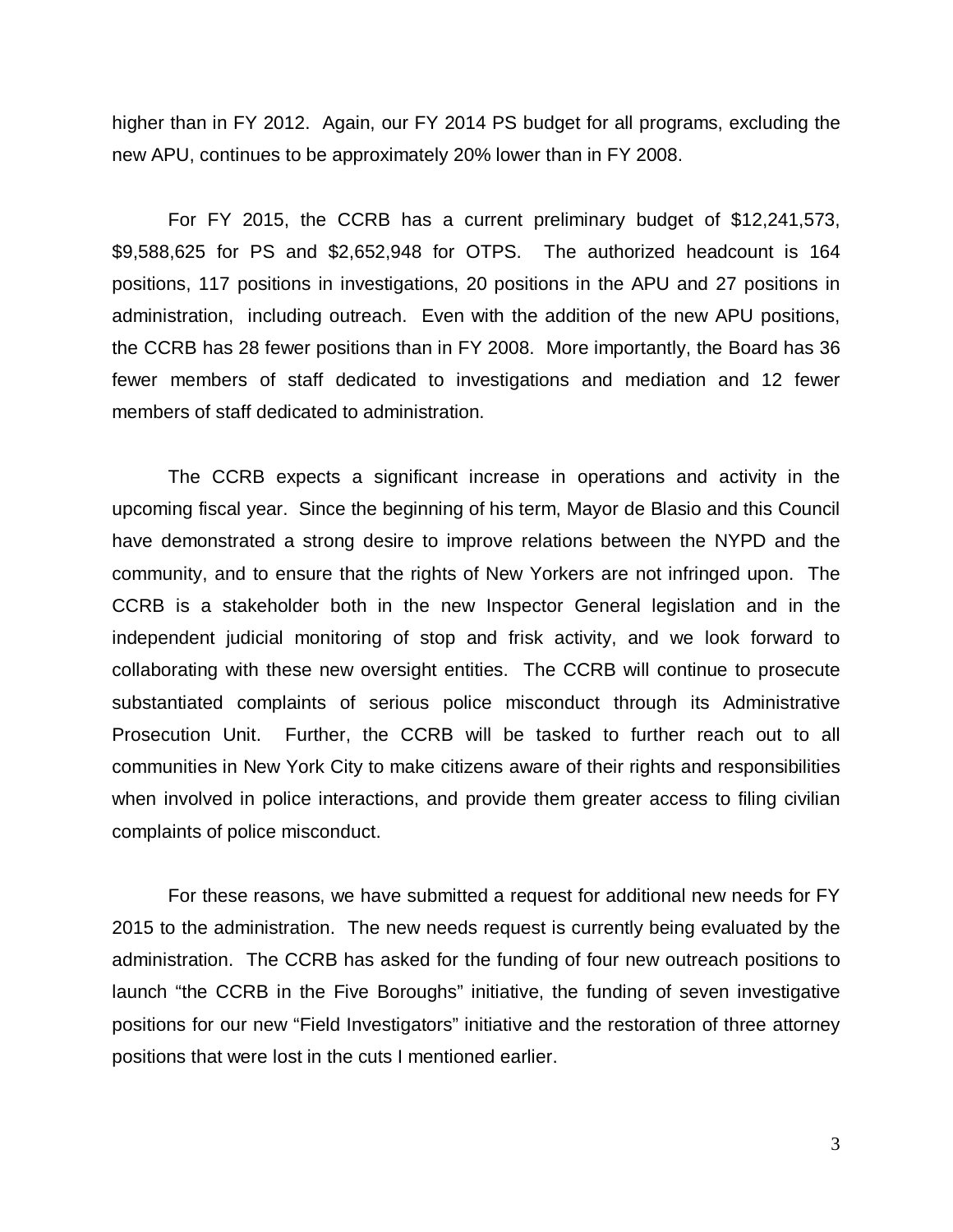## Initiatives for FY 2015

Our first new initiative is "CCRB in the Five Boroughs" and we are requesting four outreach positions to launch this new program. This initiative will increase the number of outreach presentations by 50% and, provide civilians with greater access and information about how the CCRB operates and assists them.

In recent years, with only one full-time member of staff and under the leadership and direction of the CCRB Outreach Committee, the agency continued its Charter mandate of informing the public about the CCRB and developing educational community outreach programs. This member of staff received assistance from unpaid college interns and other members of the staff who volunteered to conduct outreach.

In Calendar Year (CY) 2013, the CCRB outreach program made 204 presentations. This number of presentations was a significant increase from the 47 presentations made in CY 2008 and the 49 presentations made in CY 2009. However, the Board feels that there are substantial limitations to the long-term sustainability of an outreach program running almost solely on interns and volunteers.

The Board believes that community outreach is an essential element of our agency's mission and that with additional support and funding, the CCRB can elevate its community outreach program for the betterment of the citizens of New York City. To that end, the Board has recently requested funding from the administration for four new positions to work with the one current full-time outreach employee the CCRB retains. The goal is to develop what we define as "CCRB in the Five Boroughs Initiative." In order to better reach all NYC communities, each week an outreach staff member will be assigned to a different borough, along with a CCRB investigator. The outreach staff member will be able to provide information, answer questions, and meet with complainants, while the investigator can interview complainants and accept new complaints from civilians in the community. This program will provide citizens with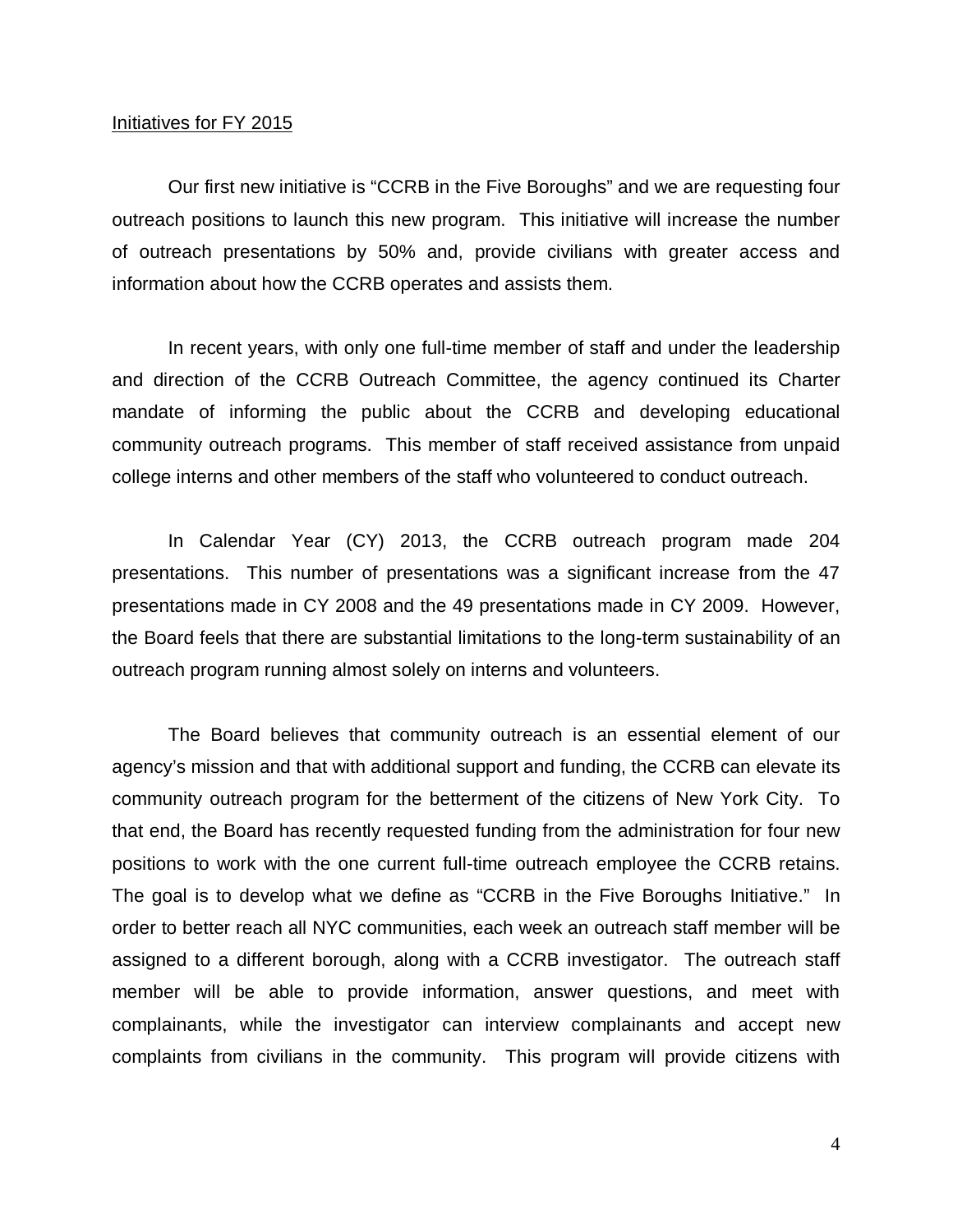easier access to the CCRB and develop a stronger relationship with the communities we serve.

This new proposal, in addition to our ongoing outreach presentations, will be invaluable in developing stronger relationships within New York City's diverse population and assisting such communities in understanding legal and practical information for police interactions. In order to best serve the people of New York City, though, it is imperative that we receive funding for the four requested positions to pursue these worthy programs.

The new "Field Investigators" team is our second program for FY 2015. The intent of this initiative is to create a field team that can collect an ever-increasing number of video, witness testimony and evidence within hours of an incident while reducing the number of days it takes to interview complainants that are unable to travel to our central offices.

The central mission of the CCRB is to investigate and resolve claims of police misconduct in a timely and efficient manner. Past budget cuts and hiring restrictions have limited the CCRB's capacity to timely and fully investigate allegations of police misconduct. The recently released FY 2014 PMMR identified the main challenges we currently face. The cumulative effect of the loss of 33 investigators, from 153 in CY 2008 to 120 in CY 2014, has contributed to a significant deterioration of most of these critical performance indicators. The time to complete substantiated investigations suffered greatly during this period. In CY 2008, it took the CCRB 351 days to close a substantiated investigation. In that year, 24% of substantiated complaints were 15 months or older and 2% were referred to the Police Department after the statute of limitations ("SOL") had expired. Only three cases were referred after the SOL expired. In CY 2013, it took the CCRB an average of 436 days to close a substantiated investigation, a 24% increase in time. Furthermore, 57% of substantiated complaints were 15 months or older, an increase of 33 percentage points, and 7% were referred to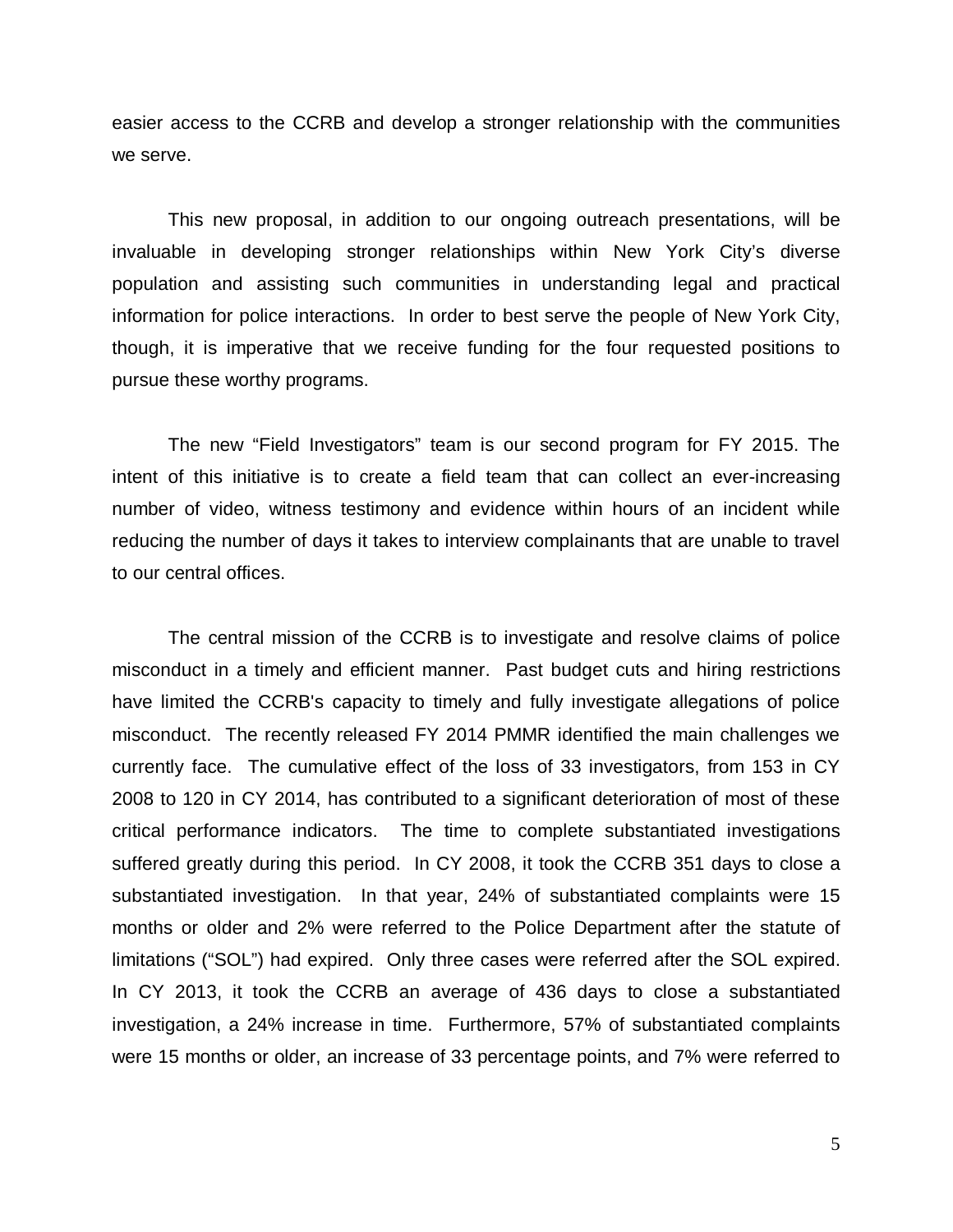the Police Department after the statute of limitations expired, an increase of five percentage points. In CY 2013, 21 cases were referred after the SOL expired.

Since CY 2008, the board's case resolution rate (the rate at which cases are either full investigated or mediated as opposed to truncated) has been at approximately 35%. In CY 2013, the rate remained unchanged at 35%, which essentially means that we are only able to fully investigate slightly more than 1/3 of complaints. The Board is committed to increasing our case resolution rate, by getting earlier access to video and audio evidence, interviewing complainants and witnesses earlier, and decreasing time for mediations to occur. To address this systemic problem, the CCRB has created a new intake unit that has reallocated resources around investigative teams to more promptly receive and respond to complaints. However, our ability to increase our case resolution rate depends on our ability to reach complainants earlier and obtain interviews, as well as obtain video and locate witnesses to fully investigate cases.

The request for adding seven investigators will allow the CCRB to conduct more field operations. Under the "field investigators" initiative, the CCRB will be able to designate investigators to go to the field every day and collect video and civilian statements within two days of the complaint being filed. This will enhance the quality of the investigations, by ensuring we quickly obtain objective video evidence and witness information from the onset of the investigation. Further, this will help increase the case resolution rate, as well as enable the CCRB to conduct more investigative steps (conduct witness interviews, collect video, photograph the incident location, etc.) in a timely manner, thus lowering the days required to complete a full investigation.

The final initiative is the restoration of the attorney lines we lost through budgetary cuts during the previous administration. These experienced attorneys will be well positioned to identify, through their review of cases, those areas ripe for board policy recommendations, which can improve the overall quality of policing in New York City, and provide high quality legal review of a greater number of cases.

6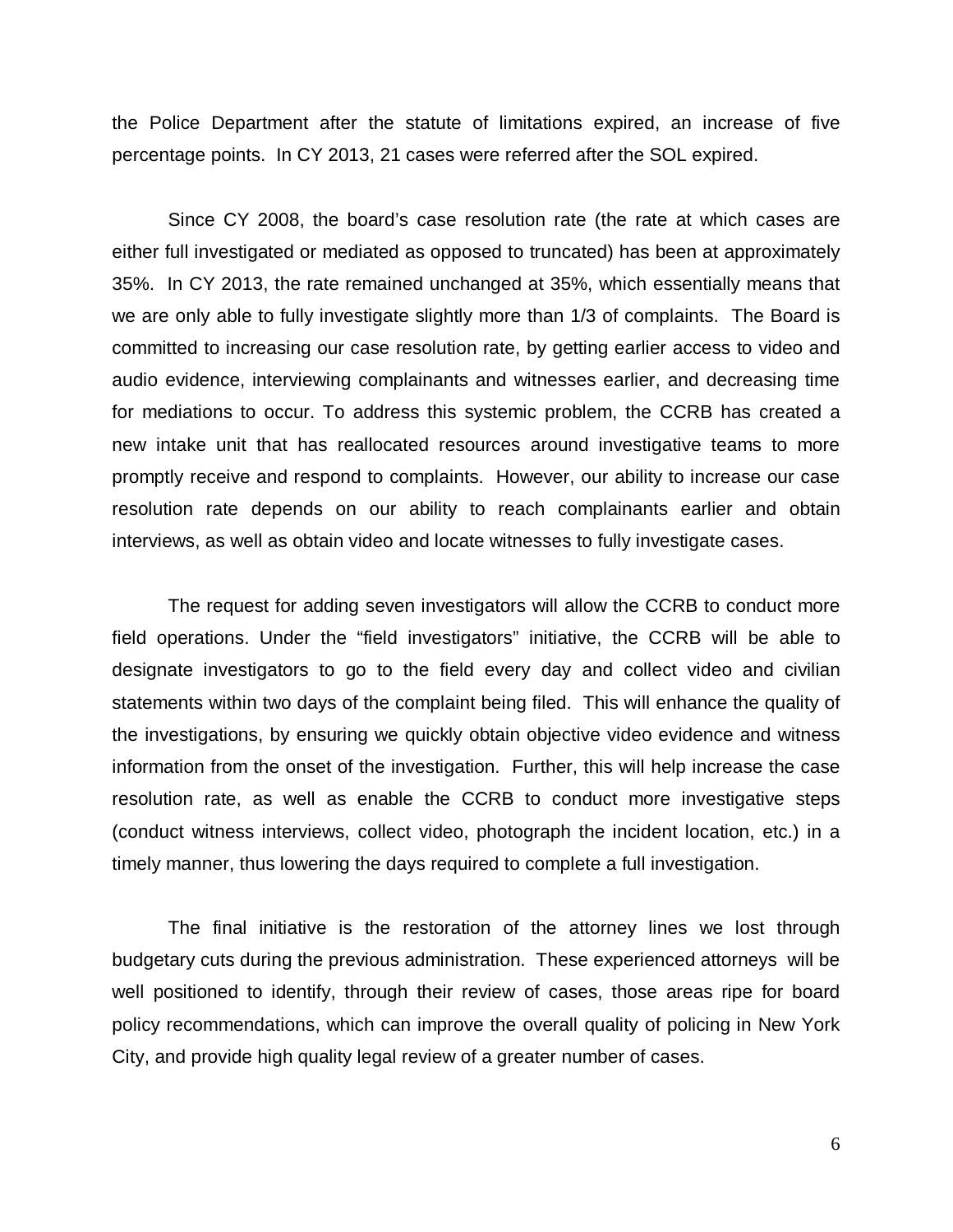During the Executive budget for FY 2008, the CCRB proposed hiring a team of five experienced attorneys to review the work of its investigative teams. The purpose of the new legal team was to improve the quality of CCRB investigations and the legal analysis of the evidence gathered during the course of investigations, as well as increased training for investigators. The Bloomberg administration funded this initiative with \$460,330 in FY 2008 but cut the funding for three attorneys in FY 2009.

The volume of complaints the CCRB receives makes executive and legal oversight of the Investigations Division challenging at best. In FY 2013, the CCRB closed 7,051 cases. It has closed an average of 6,786 cases since FY 2007. The Deputy Executive Director for Investigations is currently responsible for overseeing these cases and 6 investigative teams with 113 investigators. To assist the Deputy, the current attorneys review all the agency's substantiated and sensitive cases (i.e., shootings, death in custody cases, and cases receiving press attention).

From CY 2009 to CY 2013, the volume of cases submitted for legal review has increased. Attorneys reviewed 250 cases in CY 2009, 190 in CY 2010, 220 in CY 2011, 261 in CY 2012 and 383 in CY 2013. The median time it took attorneys to conduct these reviews increased from 14 days in CY 2009 to 29 days in CY 2013. The average time also increased from 24 in 2009 to 35 days in 2013. The proportion and number of substantiated cases has also increased since the implementation of the legal team. From CY 2007 to CY 2009, when the Board hired the legal team of five attorneys, the CCRB substantiated 190 cases at an average substantiation rate of 7%. In CY 2013, the Board substantiated 300 cases at a substantiation rate of 14%.

The Board believes that adding attorneys will add value and quality to the investigative process. First, it will increase the number of full investigations reviewed by an attorney by requiring attorneys to review all fully investigated cases, not just those with substantiated allegations. In CY 2009, attorneys reviewed 9% of all fully investigated cases, 8% in CY 2010, 11% in CY 2011, 20% in CY 2012 and 18% in CY 2013. The Board is committed to having all full investigations reviewed by an attorney,